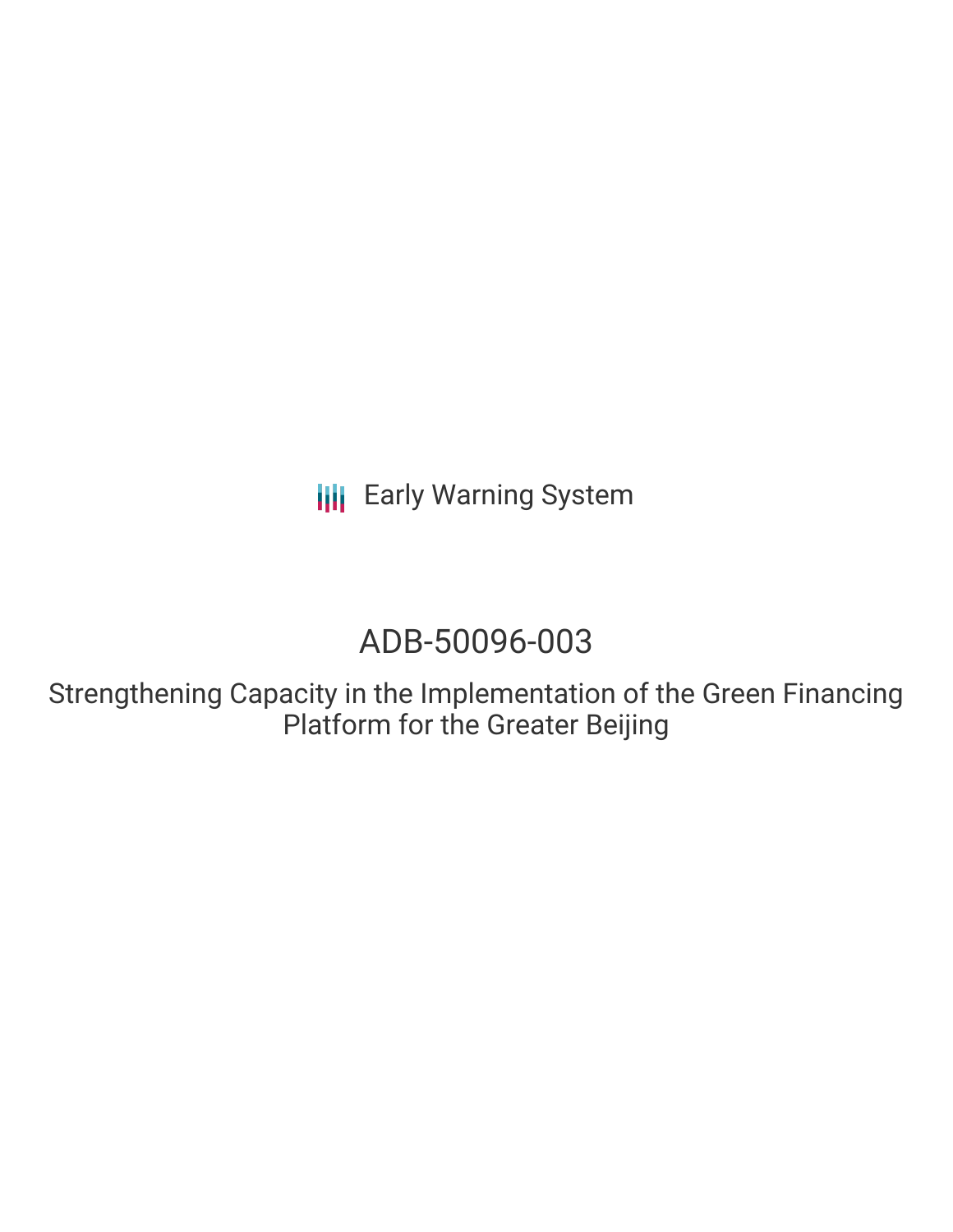

#### Early Warning System Strengthening Capacity in the Implementation of the Green Financing Platform for the Greater **Raiiing** ADB-50096-003

### **Quick Facts**

| <b>Countries</b>               | China                                              |
|--------------------------------|----------------------------------------------------|
| <b>Specific Location</b>       | Greater Beijing-Tianjin-Hebei Region               |
| <b>Financial Institutions</b>  | Asian Development Bank (ADB)                       |
| <b>Status</b>                  | Active                                             |
| <b>Bank Risk Rating</b>        | B                                                  |
| <b>Voting Date</b>             | 2016-11-29                                         |
| <b>Borrower</b>                | China National Investment and Guaranty Corporation |
| <b>Sectors</b>                 | Energy, Law and Government                         |
| <b>Investment Type(s)</b>      | Grant                                              |
| <b>Investment Amount (USD)</b> | \$1.00 million                                     |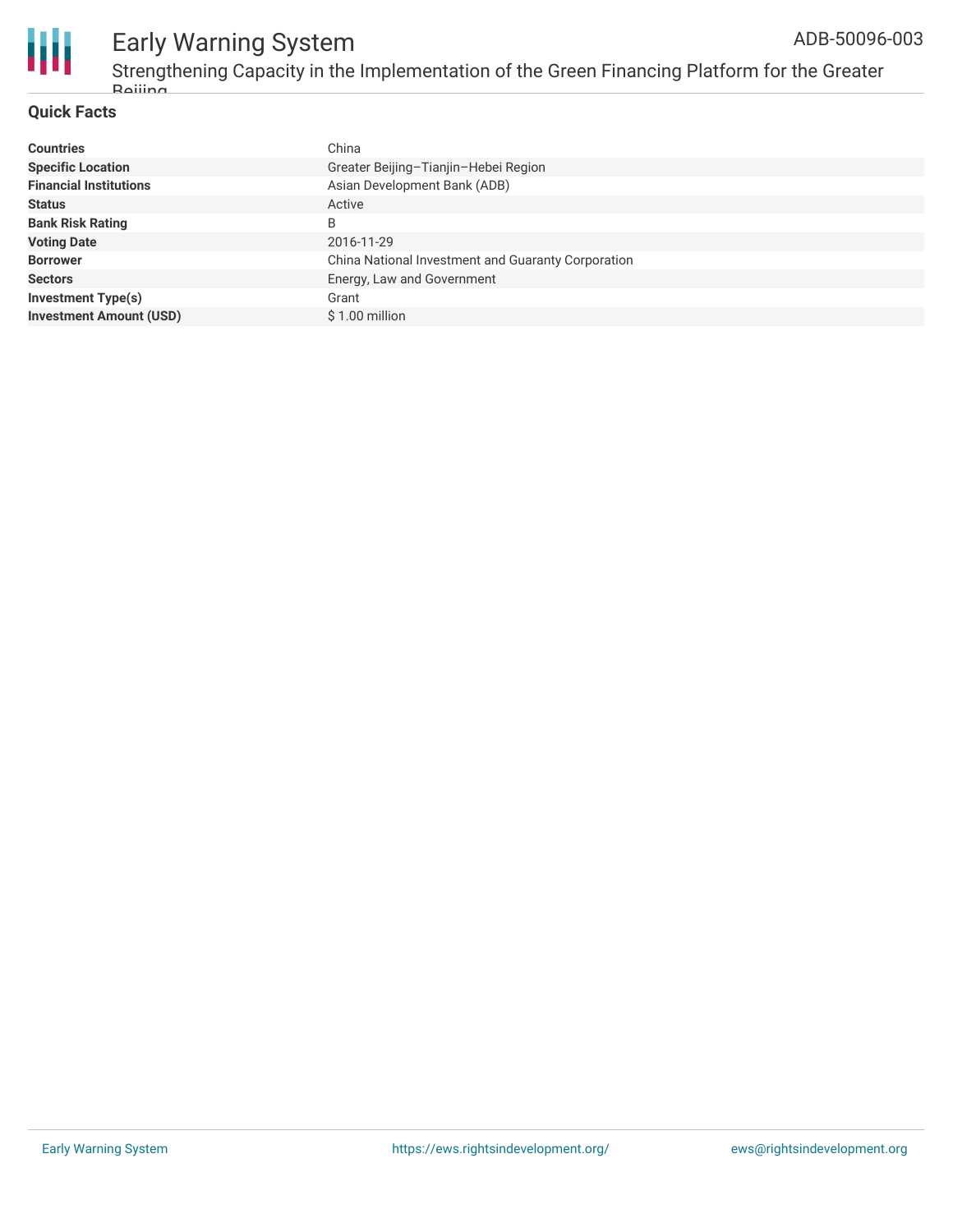

# **Project Description**

The proposed TA will help improve capacity of I&G; and other financial institutions in energy management, emission monitoring and verification, establishment of energy consumption baselines, verification of energy savings, compliance with environmental and social safeguards, project appraisal in economic terms, and project development in the BTH region. It will also build ADB's practical knowledge in the emerging area of green development financing and will assist other developing member countries.

The greater Greater Beijing Tianjin Hebei (BTH) region is one of the most important economic regions in the PRC, generating more than a third of the country's gross domestic product (GDP). But this region also consistently experiences poor air quality mainly due to its reliance on energy intensive enterprises, coal-based power generation, large number of diesel and gasoline fuelled automobiles, etc. The government is striving to improve the air quality and has launched stricter environmental regulations and a target to improve the average concentration of most hazardous air pollutant fine particulate matter (PM2.5). As enterprises modernize and upgrade their production facilities to meet stricter environmental regulations and reduce emissions, they must make capital expenditures that may not lead to additional revenue. New business models for such investments are needed, which require deep understanding of technical and financial issues associated with diverse sets of enterprises. Moreover, reducing the region's use of coal requires rapid low-carbon (such as natural gas) and renewable energy development, which is capital intensive. The region needs right policies and tighter regulations that can spur the demand, state-of-the-art technologies, and tailored financial instruments and financing. More importantly, the region needs an extensive outreach program to stimulate behavioral changes.

### Key activities under the TA are:

(i) develop and build an online application and data collection platform that will allow the GFP to become a one-stop, userfriendly knowledge and investment platform;

(ii) strengthen the institutional capacity of relevant agencies and entities, including the executing agency, other financial institutions, and project developer and owners;

(iii) organize knowledge sharing and information dissemination through workshops and conferences;

- (iv) improve subprojects' readiness, especially those using advanced technologies;
- (v) publish knowledge products and provide services to developing member

### CONSULTING SERVICES

The proposed TA will engage individual consultants consisting of two international (10 person-months) in technology selection and environmental assessment, and six national (39 person-months) to provide technical support in energy efficiency, agriculture waste utilization, renewable energy, and environmental assessment, energy performance monitoring and verification, and how to control foreign exchange risks.

### PROCUREMENT

Equipment and IT-based platform purchased under the TA will be turned over to the executing agency after completion of the TA. Procurement will be done in accordance with ADB's Procurement Guidelines (2015, as amended from time to time). Upon completion of the technical assistance project, all equipment procured under the project will be turned over or disposed of in accordance with ADB's project administration instructions.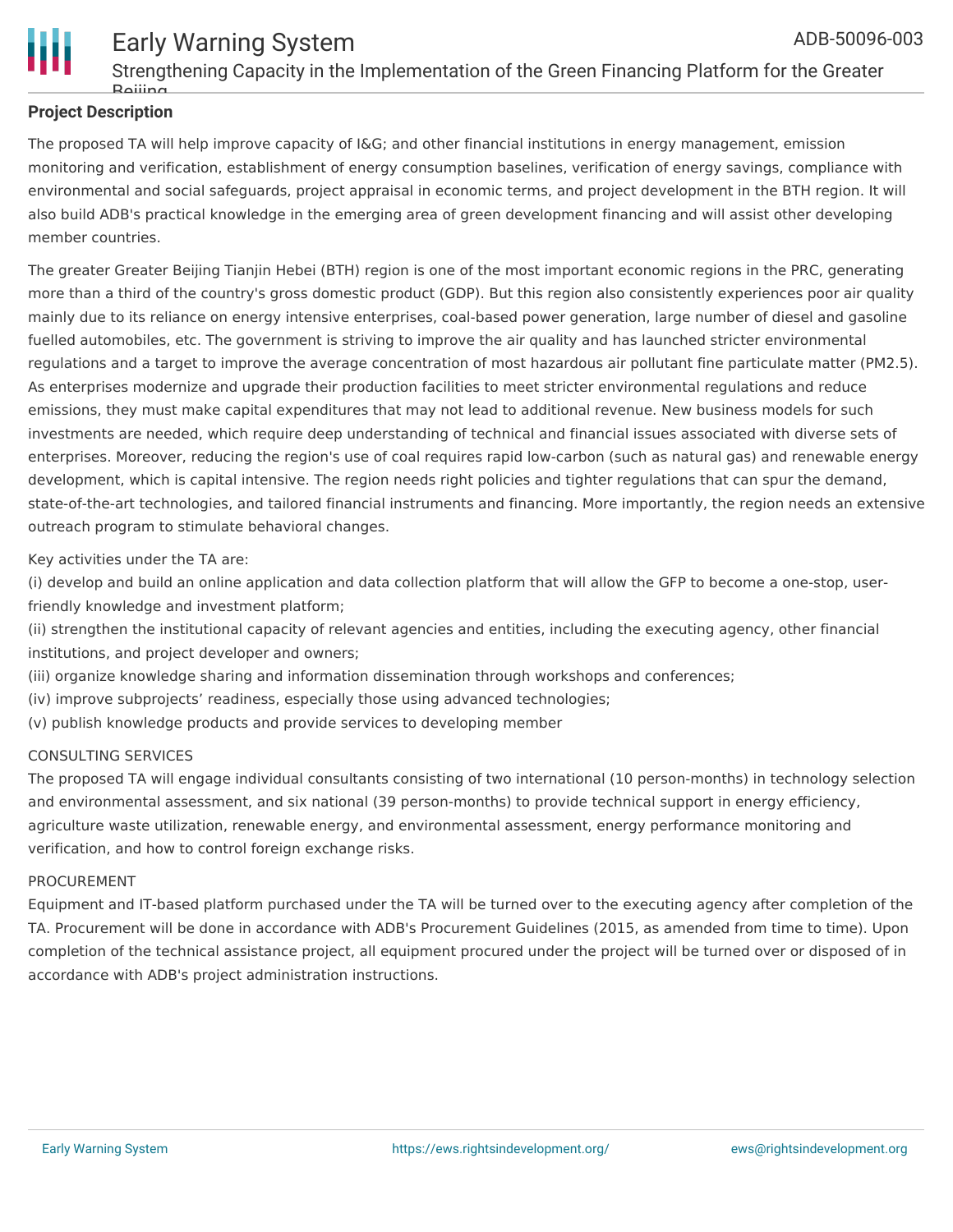

# Early Warning System

# **Investment Description**

Asian Development Bank (ADB)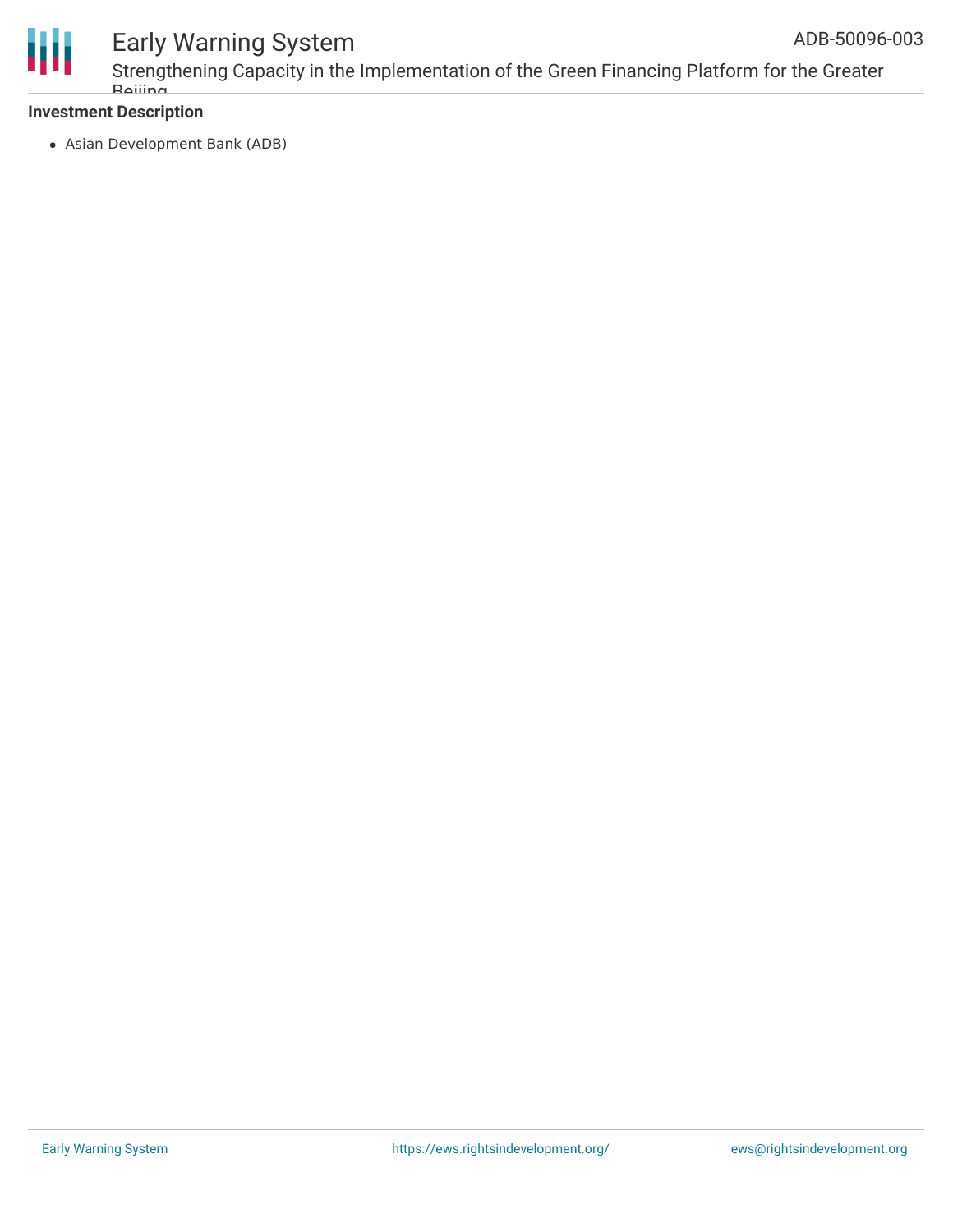

#### Early Warning System Strengthening Capacity in the Implementation of the Green Financing Platform for the Greater Beijing ADB-50096-003

## **Contact Information**

China National Investment and Guaranty Corporation 9 Floor, Office Bldg, No. 100 Xisanhuan Beilu, Huadian District, Beijing, PRC 100048

### ACCOUNTABILITY MECHANISM OF ADB

The Accountability Mechanism is an independent complaint mechanism and fact-finding body for people who believe they are likely to be, or have been, adversely affected by an Asian Development Bank-financed project. If you submit a complaint to the Accountability Mechanism, they may investigate to assess whether the Asian Development Bank is following its own policies and procedures for preventing harm to people or the environment. You can learn more about the Accountability Mechanism and how to file a complaint at: http://www.adb.org/site/accountability-mechanism/main